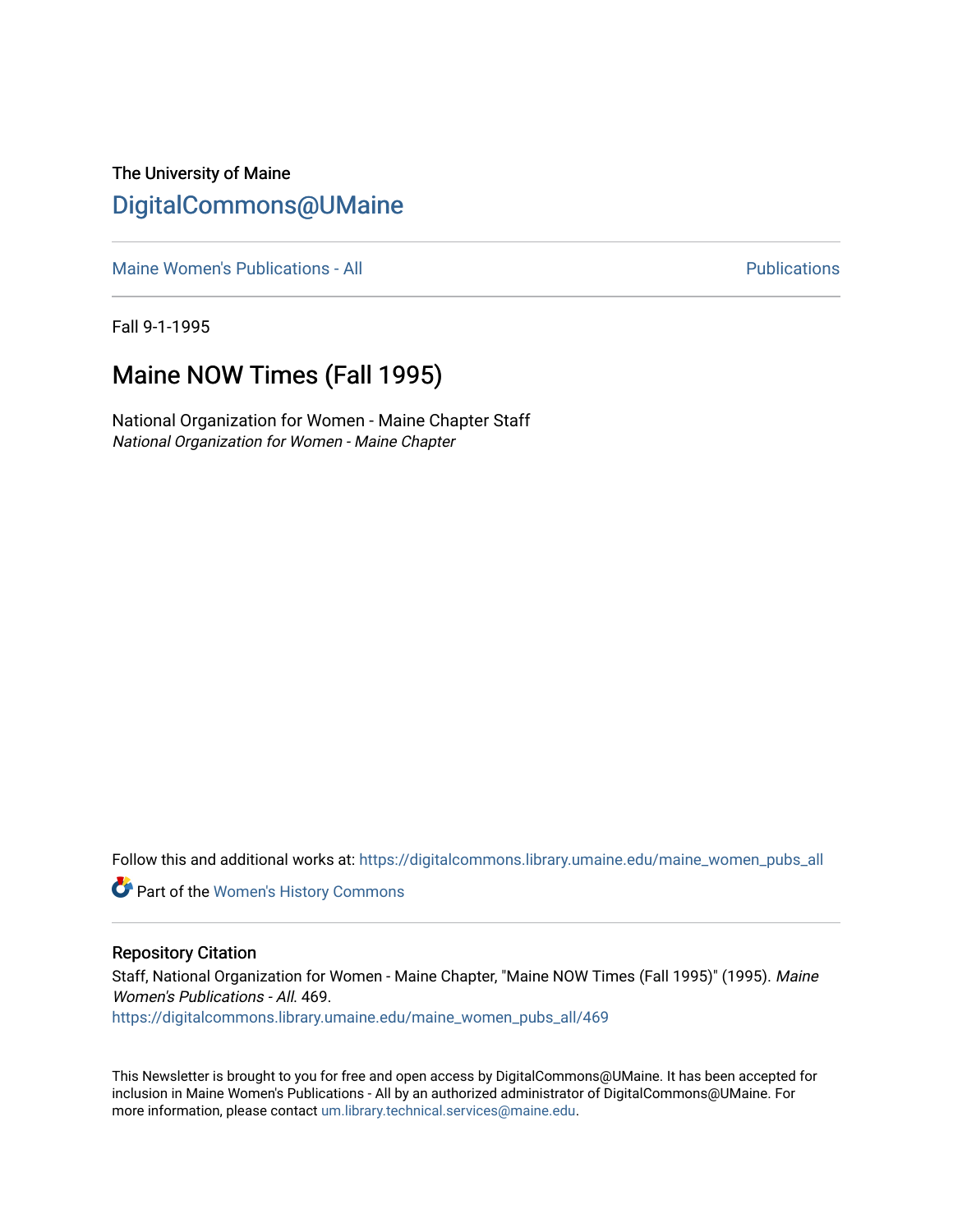# Maine NOW Annual Meeting **Maine Women** n **China**

*featuring* Beth Edmonds and Kate Webb

Maine Delegates to the Non-Governmental Organization Forum on Women

# Friday, November 17, 1995



7:00 pm University of Southern Maine - Portland

Campus Center Amphitheater

The **United Nations Fourth World Conference on Women** took place this September in Beijing, China. Several women from Maine attended the Non-Governmental Organization Forumthatsimultaneouslytook place in Huairou, China. Two of these women, Maine NOW activists, Beth Edmonds and Kate Webb will be jopining us at our annual meeting to share their exciting experiences. Beth hopes to bring slides as well.

Beth Edmonds, who has held leadership positions in NOW on the chapter, state and national level, comments on her experience,

*"Greatwall, greatpeople, great food, gracious Chinese people, beautiful women everywhere you looked, and thousands of workshops on every imaginable topic."*

After leading and participating in workshops and being energized by the strength, courage, and power of this gathering, she said,

> *\* \* Governments come and go but we remain.* We *are the ones doing the important work. <sup>I</sup> met women from Mongolia, the Phillipines, other places in the U.S....folks <sup>I</sup> can and will continue to communicate and work with...a valuable, precious resource".*

**Want to hear more? Then join us at our Annual Meeting.**

There will be **no fee** but **donations will be gladly accepted.** Goodies will also be available.

Supported by the USM Women's Center





*you* **won't want to miss this one** *deary!!!*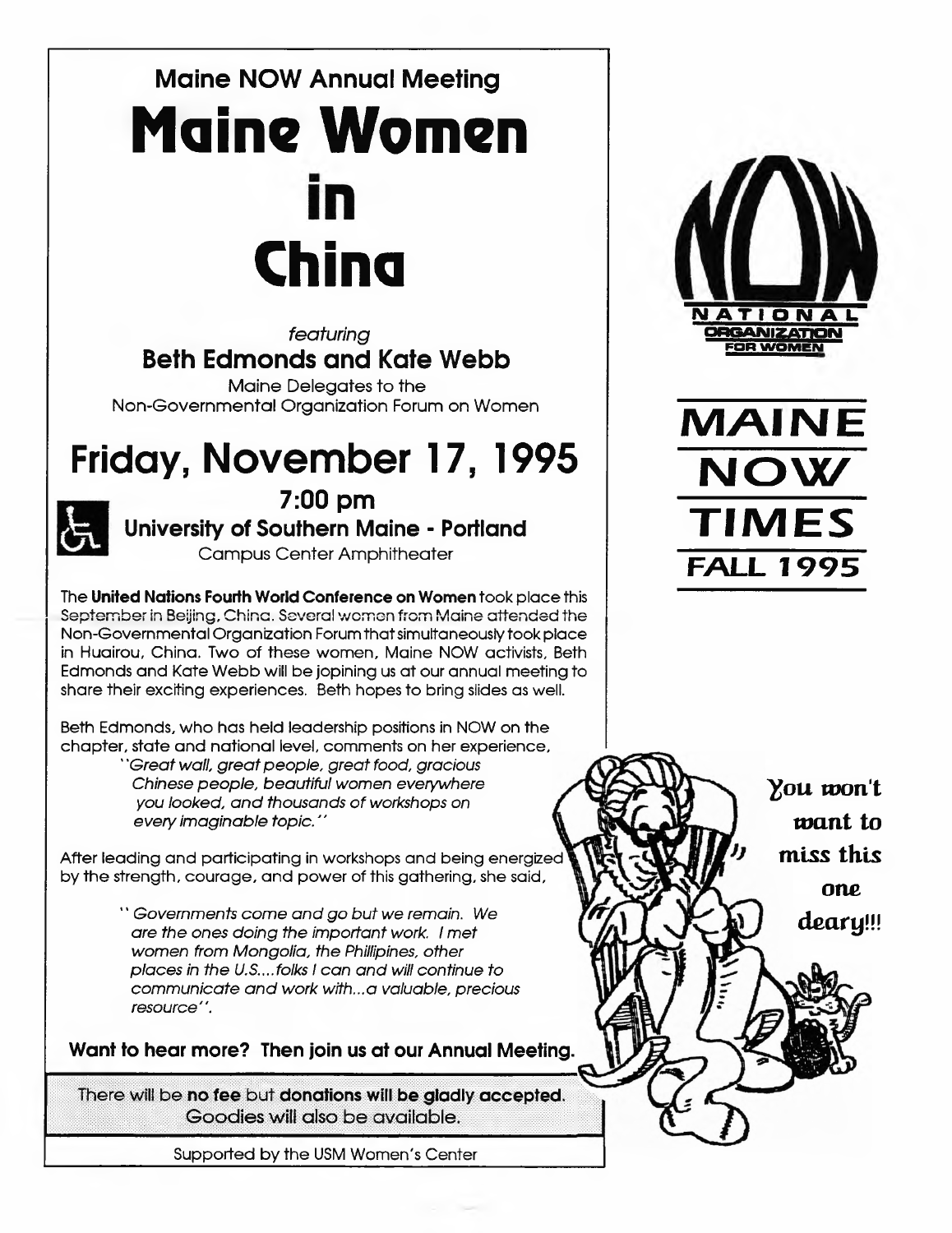# **VOTE NO on QUESTION <sup>1</sup>**

## Maine NOW Works With Maine Won't Discriminate to Defeat the November 7, 1995 Referendum Question <sup>1</sup>

Many Maine NOW members have been working with the state-wide campaign to defeat a referendum measure, Question 1, that will be on the Maine ballot on November 7. Maine Won't Discriminate is a broad based coalition, ofwhich Maine NOW is a member. Our goal is to fight this measure which was designed to prevent lesbians and gays from receiving the same basic protections under the law already extended to the majority of Americans. Maine NOW chapters and members have hosted house parties, held a fundraising dance at which a Maine NOW member's band played, organized a mailing, staffed MWD offices, sponsored educationalforums, and distributed literature. The following two actions are a continuation of our effort to prevent the passage of this referendum. Please join in for the final push!

## TEAM DAY - Saturday, OCTOBER 28

As a special effort to defeat the referendum, Maine NOW is organizing a Team Day on Saturday, October 28 in cooperation with MWD. Our members will staff MWD offices throughout the state to phone bank as well as participate in voter registration and literature drops in their local areas.

## CAMPUS VISITS -" Stopping the Politics of Hate"

We are also organizing students on Maine college campuses to register to vote and to volunteer for the campaign. **National NOW Vice President Rosemary Dempsey** will be holding speaking engagements on campuses throughout the state. Her topic, "Stopping the Politics of Hate" will focus on efforts to counter radical right attacks such as the Maine referendum and will explore the culture of hatred that is propagated by the radical right.

#### **Schedule of Events**

- Oct. 10 University of New England 7 pm-St. Francis Room UNE library
- Oct. 11 Colby College, Waterville 6-8pm workshop-Page Common; 8pm speech Lorimer Chapel
- Oct. 12 University of Southern Maine, Portland 12:00 noon Campus Center Amphitheater
- Oct. 12 University of Farmington, Farmington 6:30pm workshop; 8pm speech Lincoln Auditorium
- Oct. 13 Unity College 12 noon tentative
- Oct. 16 University of Maine at Machias 12 noon Kimball Hall
- Oct. 16 College of the Atlantic, Bar Harbor 6pm Student Lounge
- Oct. 17 University of Maine, Orono 5-7pm workshop; 7pm speech Neville Hall
- Oct. 18 Brunswick Area NOW potluck 5:30pm; Bowdoin College, Brunswick 7:30pm
- Oct. 19 University of Maine at Fort Kent 7:30pm 8:30pm speech & questions; 8:30pm reception

#### **BE PART OF THE MAINE NOW EFFORT - campus organizing or Team Day! CALL RACHEL LOWE 737-2329.**

**The Referendum reads as follows:**

An Act to Limit Protected Classes Under Maine Law

Do you favorthe changes in Maine law limiting protected classifications, in future state and local lawsto race, color, sex, physical or mental disability, religion, age, ancestry, national origin, familial status and marital status, and repealing existing laws which expand these classifications as proposed by citizen petition?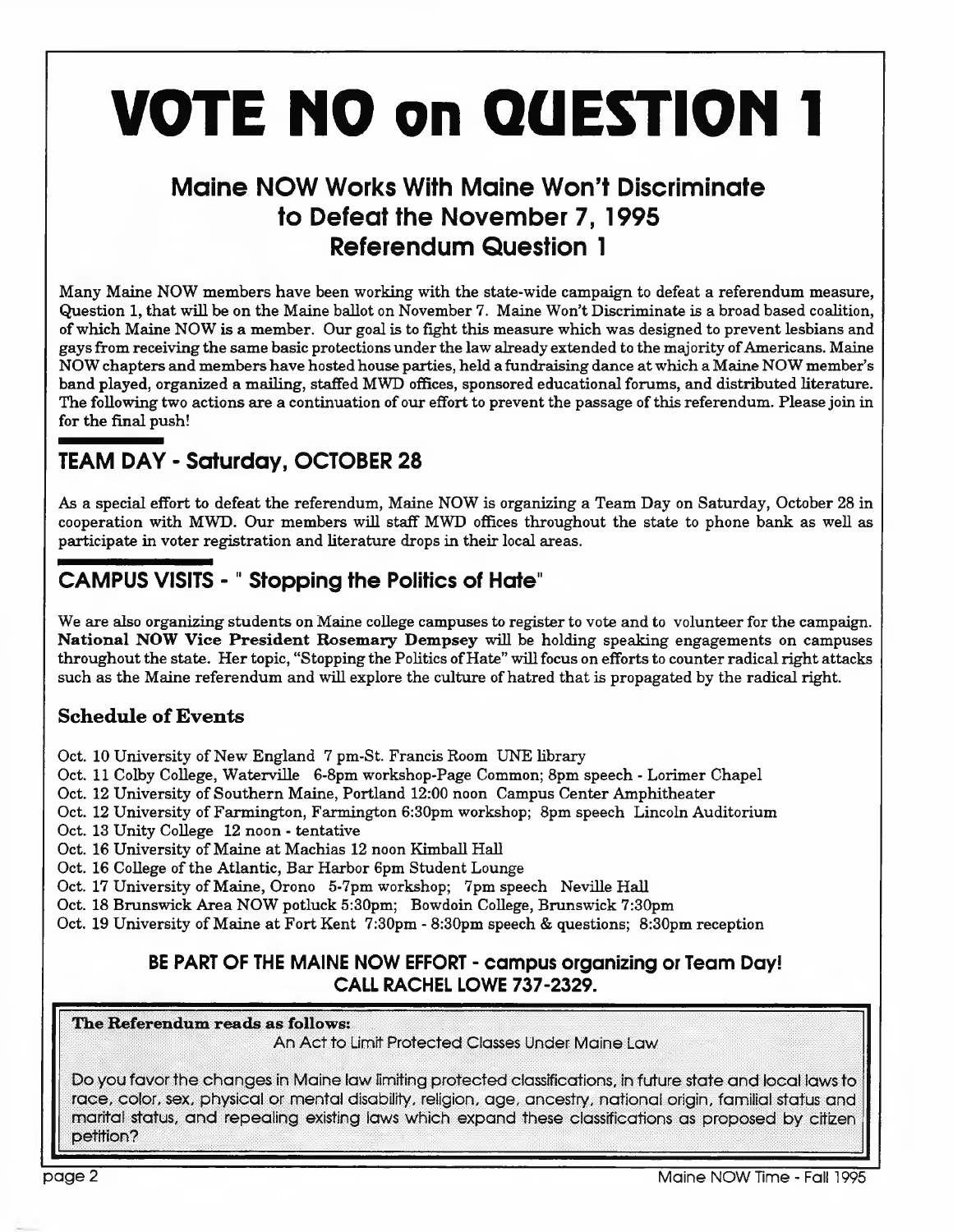#### **What will this Referendum do if Passed?**

It would prevent gays and lesbians from achieving basic protection under the law in the areas of employment, housing, credit and public accommodations. **(Unfortunately, defeating the referendum will not assure protection from discrimination for lesbians and gays. Legislation will still be needed to achieve this.)**

Workers' compensation victims and whistleblowers willlose currentprotections under the Maine Human Rights Act. Other groups such as veterans, hunters, and retirees may lose existing protections against discrimination.

It will remove ''sexual orientation" from the Maine Hate Crimes Act and prevent the Attorney General from prosecuting crimes against those perceived to be gay or lesbian, currently24%ofreportedhatecrime incidents.

It will be bad for jobs, tourism, and business in Maine.

#### **Partial list of who opposes referendum:**

Maine Lesbian/Gay Political Alliance Maine NOW Maine Civil Liberties Union Maine Council of Churches Maine State Chamber of Commerce Bath IronWorks The AIDS Project Maine Education Association Key Bank Fleet Bank of Maine Governor Angus King Maine's Roman Catholic Diocese Maine Psychology Association Maine State Bar Association Guy Gannett Communications The Matlovich Society Maine Academy of Family Physicians Maine Trial Lawyers Associations Congregation Beth El of Bangor Episcopal Diocese of Maine

## **National NOW/PflC Proud to Endorse Senator Dale McCormick**

National NOW/PAC has announced that it is proud to endorse State Senator Dale McCormick in her race for the District <sup>1</sup> Congressional seat now held by Rep. Jim Longley.

McCormick, a longtime NOWmember, is notjustthe bestcandidatebut would be considered an exceptional candidate in any forum. She is politically astute and articulate on awide range ofissues. Dale is ahard working activist who has been a community organizer as well as a Maine state senator.

She has been a champion of feminist issues including leading the fight in the Maine Senate for the Reproductive Privacy Act. Her tireless work and votes as a Maine Senator on health care, the environment, lesbian and gay rights, job creation, and choice prove that she has the right stuff to be a great asset in Congress.

Senator McCormick is the founder and director of Women Unlimited successfully training women in trade and technical occupations after which they get and keep good jobs. She has been a union carpenter and contractorfor 24 yearsbeing the firstwoman in the country to complete a five year apprenticeship with a carpenters union.

Dale has been elected to three termsin the Maine Senate from a rural, conservative district. Prior to that she helped organize the Maine Lesbian/Gay Political Alliance.

For more information on Dale and her campaign write: "A Whole Lot of People for Dale McCormick", P.O. Box 5139, Augusta, ME 04332.

**CHANGING MAINE: A Gathering for Grassroots Organizers and Educators** Saturday, OCTOBER 14, 1995 9 am - 4:30 pm Unitarian Universalist Community Church 69 Winthrop St., Augusta Sponsored by INVERT. **Call Larry Dansinger 525-7776** 

page <sup>3</sup> Maine NOW Times - Fall 1995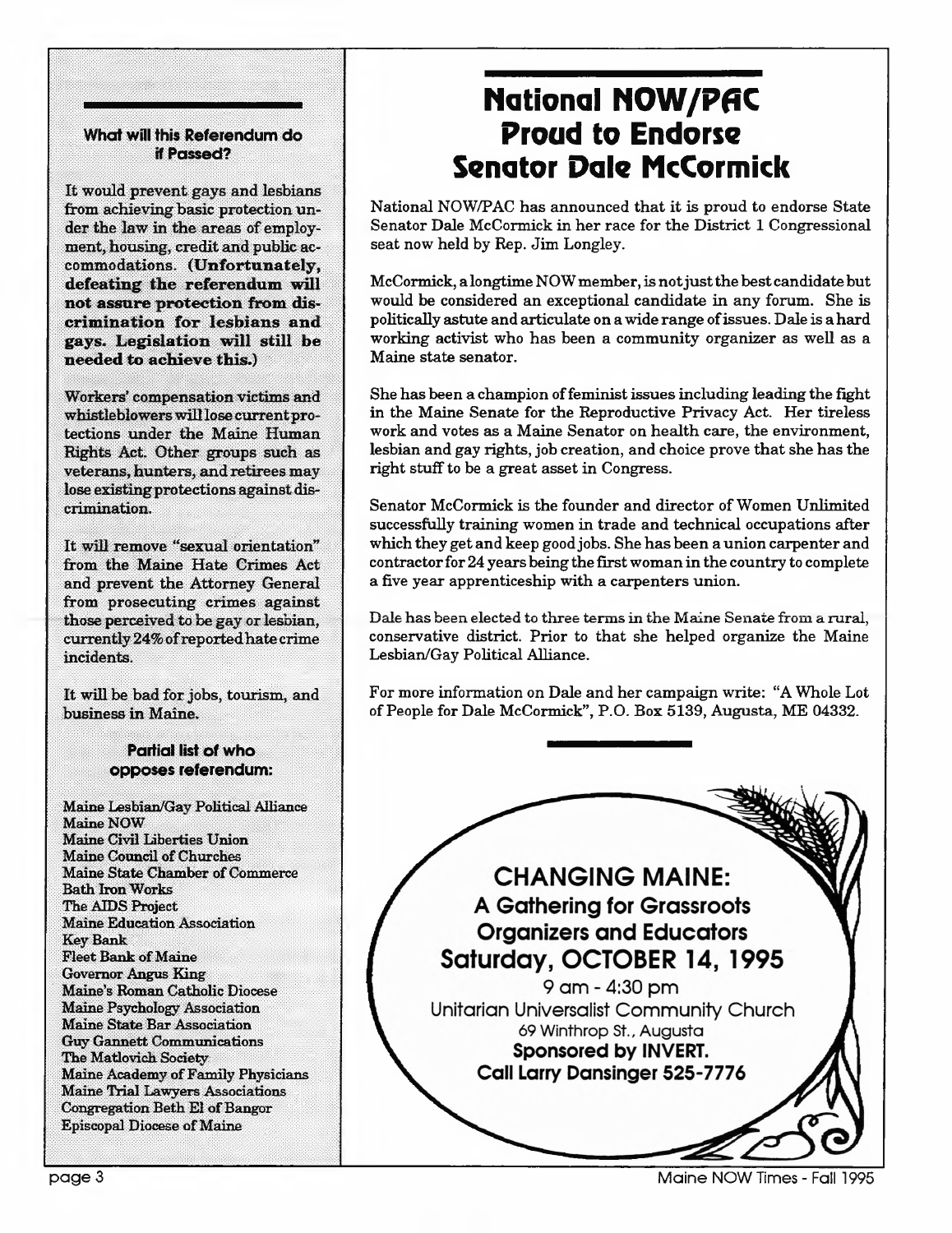#### WELFARE REFORM

#### **Summary of New Welfare Reform Law**

The Welfare Reform that passed this session maintains the current AFDC and ASPIRE programs, but makes some significant changes. Many of these changes will require a waiver from the federal government before they can be implemented.

**Mandatory Participation in ASPIRE.** Until now, anyone (except those two parent families receiving AFDC due to unemployment) with a child under 3 years of age was exempt from mandatory participation in ASPIRE. The exemption has now been reduced to exempt those with children under 2.

The current requirement for "mandatory" families to participate in ASPIRE has never been fully enforced in Maine because Maine does not have the resources to serve everyone. Further, Maine law essentially requires the Department to serve "volunteers first." Because there have always been so many volunteers, this"mandate" has not been reached. The volunteers first provision has been maintained in the law, although the exceptions to it have been expanded.

**Teens.** AFDC recipients under 18 will not be able to receive cash assistance—instead they will receive vouchers from the Department (Waiver required). Teens under 20 who have not completed high school must participate in ASPIRE regardless of the age of their youngest child.

**Family Contract.** Until now, AFDC recipients were required to sign a "contract" saying that they would comply with the requirements of the AFDC program. Under the new law, every family (whether exempt from ASPIRE or not) must sign a contract that may require them to do certain additional things. For example, they could be required to have their children immunized or to undertake a parenting course. Sanctions are a possibility for those failing, without good cause, to comply.

**Home Visits.** At the last minute, an amendment was offered on the floor of the House to the welfare reform bill requiring home visits to every AFDC recipient upon their being determined eligible. (This will be applied to new applicants only). No funding was provided for this home visit program, so it is unclear how it will be carried out. This proposal was overwhelming supported (106 to 25) by both parties, and try as we might, we were unable to defeat it.

**Alternative Aid.** This would allow applicants forAFDC who are at risk oflosing ajob, orjob offer, to have the **choice** ofreceiving up to three months ofAFDC benefits in the form of vouchers immediately upon application in lieu of participating in the regular AFDC program. If during the three month period, they needed additional assistance, then they would still be able to receive regularAFDC. Any benefits in excess of what they otherwise would have received would be treated like an overpayment. The alternative aid would be entirely voluntary.

**Waiver of Vehicle Asset Limit.** A bright note in this new law is a provision requiring the Department to seek a waiver of the vehicle asset limit AFDC regulations prohibit AFDC recipients from having a vehicle worth more than \$1500. This asset limit did not apply in Maine due to a legal challenge in 1990. However, the federal government has now required a new vehicle asset limit that would apply in Maine but for this waiver.

**Housing Special Needs.** The Housing Special Need (HSN) payment of \$50 per month for those whose rent exceeds 75% of their income remians in place. However, to help pay for it, the Legislature made AFDC recipients who receive the HSN payment ineligible for the "Circuit Breaker" program (The Maine Residents Rent and Property Tax Relief Program.) This is the program administered by the Bureau of Taxation that gives a one time payment to families whose property taxes or whose rent exceeds a certain portion of their income.

Although no one was happy about giving up the circuit breaker benefit for special needs families, it was the only way to avoid the loss of the HSN benefit. On average, the HSN benefit is worth double the amount of the Circuit Breaker benefit and it comes on a monthly basis when it is really needed as opposed to once a year.

People who do not receive the HSN payment are encouraged to apply for the circuit breaker program, as it has been expanded this year.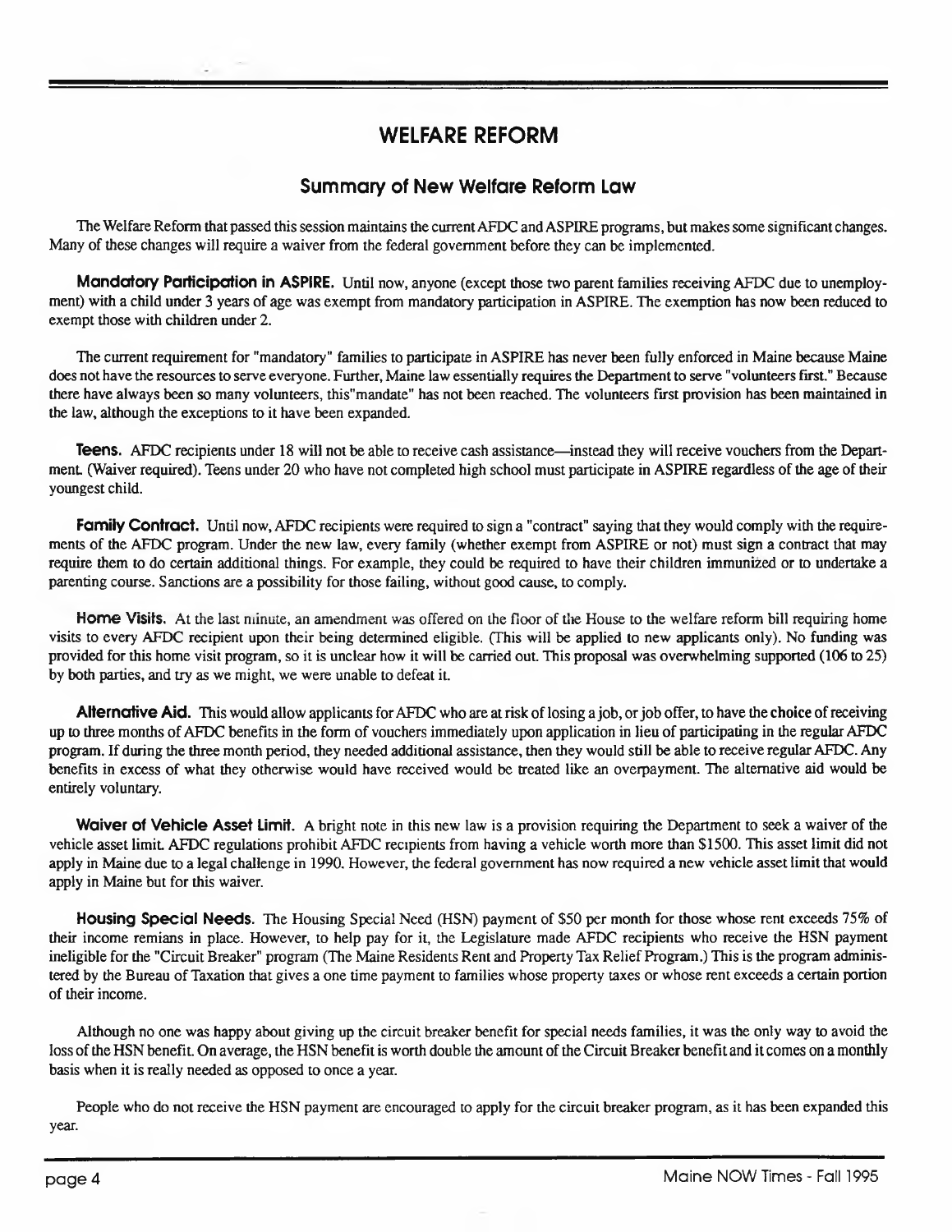#### **ASPIRE CHANGES**

While significant education and training opportunites will still be available through ASPIRE, some important changes have been made.

Upon entering ASPIRE the Department will conduct a "work evaluation" during the first 90 day period. During the "work evaluation" the Employability plan will be developed. **That plan must still reflect "to the maximum extent possible" the individual's preference.**

**Job Search.** Those two parent families receiving AFDC due to unemployment and those whose children are over 5 who are deemed "job ready" by the Department, will be required to engage in a job search immediately. Those who obtain a job via ASPIRE's job search program will be eligible for 1 year of transitional medicaid and child care even if they have not received AFDC for 3 out of the past 6 months as is required by current law. (For this, a waiver is required.)

**Education and Training.** Those who enter education and training, still have the opportunity to obtain two and four year degrees. *But,* after two years of education or training, the participant must be willing to also work 20 hours per week. Work study, practicums, part time work, or other work site experience can count toward the 20 hours.

**Work.** Those who are unable to find work after 2 years of education and training or after participating in job search will be required to work. If a job cannot be found in the private sector, various work programs will be developed by the Department. One such program is "MaineServe," where the hours are determined by dividing the grant by the minimum wage. The values behind "MaineServe" are couched in the language of serving one's community in the tone as VISTA or AmeriCorp. "ASPIRE-PIUS" will be a program affecting no more than 1500 people in 3 regions (DHS regions II, IV, and V) in the state that places people in a private sectorjob, then uses the AFDC grant to subsidize the person's wages for up to one-half the minimum wage.

#### **COMMISSIONS**

Two commissions were also established:

**The Commission to Study Poverty Among Working Parents** is charged with studying the relationship between the low wage job market and the various programs that support or could support people, such as AFDC, unemployment compensation, the earned income tax credit, and health care.

**The Time Limits Commission** is charged with looking at the various groups of people who receiveAFDC, how long they stay on AFDC, and how the economy, health care access, housing subsidies, workers' compensation and other programs affect families. The Commission may submit legislation resulting from the Commission in the next session of the legislature.

#### **RE-PRINTED WITH PERMISSION FROM THE MAINE WOMEN'S LOBBY NEWSLETTER SEPT. 1995** -----------------------------

**Maine NOW,** this year, worked on welfare reform through the newly created, Coalition for Economic Justice. CEJ did remarkable work for an infant organization. We educated ourselves, the general public, and legislators about economic justice; provided another place for low-income people to have a voice (51% of the steering committee is comprised of low-income people); and supported a positive agenda that allows people to move out of poverty with dignity. Our work is far from over, both in learning to work together and in fighting for economic justice. We will be working in communities to develop leadership and create networks that will organize in their communities for economic justice. **If this is an issue you want to sink your teeth into, contact Chris Rusnov 873-0878.**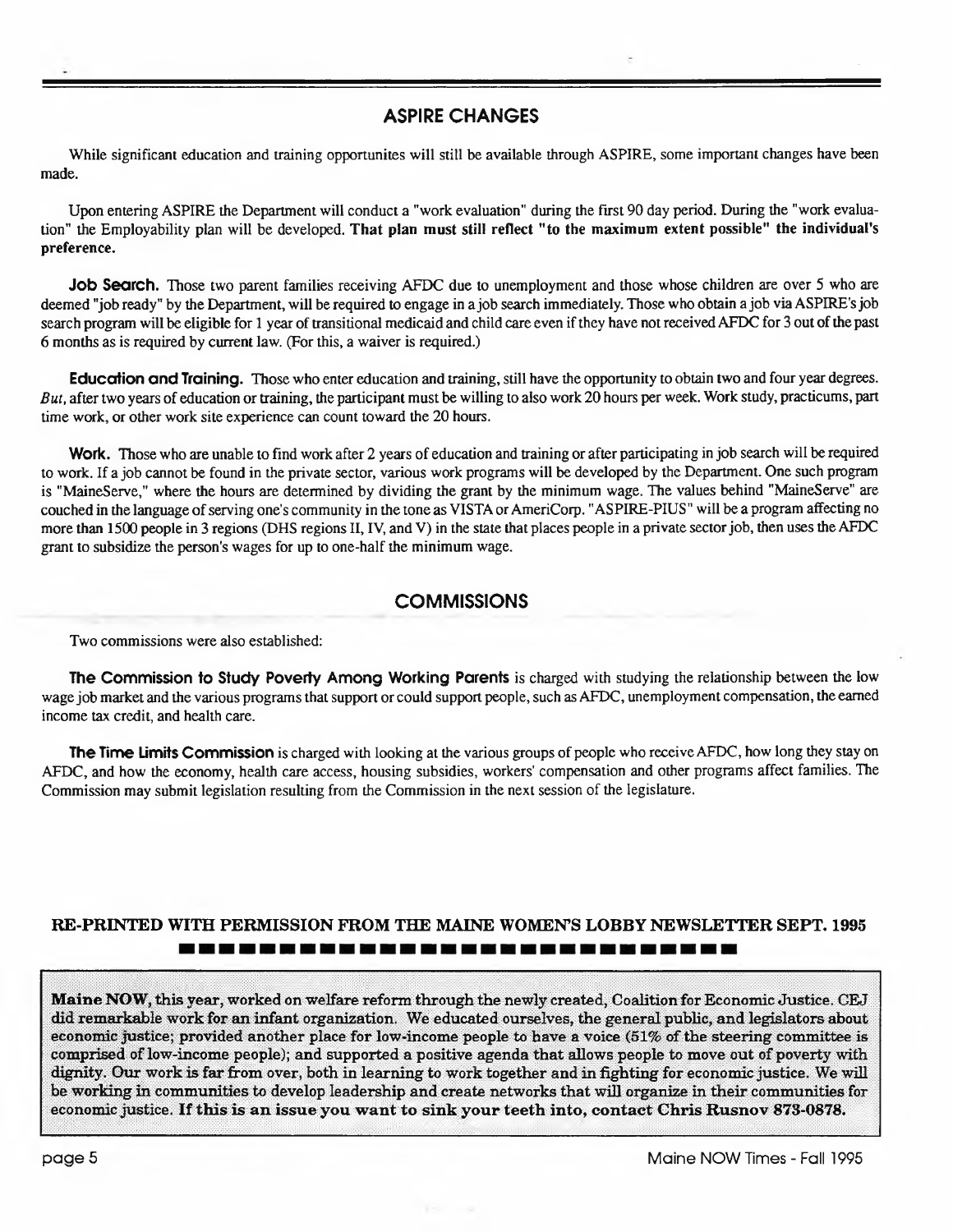## MORE BACKLASH

As of this writing, Congress has not passed a final welfare "reform" package. But from the looks of things whatever is passed willstrike a deadly blow to many women and children living in poverty. Reform is needed but not the kind we're seeing. Don't be fooled by the myths. Ask yourself, why are they picking on women, children, the elderly, immigrants? **Is this reallywhere the waste is or is this more backlash?**

**FACT:** Welfare and food stamps combined are about 2.7% of the budget. Social Security is the costliest budget item followed by defense and interest on the national debt.

**FACT:** Since 1980, the national debt climbed from \$900 billion to over \$4.8 trillion. \$200 billion peryearin interest payments goes to the wealthiest 1% in this country who own 80% of all the bonds.

**FACT:** In 1954 corporations paid 33% ofthe tax revenue. Today they pay less than 10%.

**FACT:** The average top U.S. executive's pay is 159 times the average working person's pay. The ratio in Japan is 20 times, in Germany 21.

**FACT:** Recent reports say Maine businesses are showing more profits but none is "trickling down" to workers' paychecks.

#### **The Coalition to Fight the CONTRACT and Build Our Communities**

GreaterBangorNOW and the Peace and Justice Center of Eastern Maine have taken the lead in forming a coalition to fight the Republican "Contract ON America". To that end, they are organizing films, teach-ins, and a speakers' series entitled the Brown Bag Lunches. The series takes place every Tuesday at 12 noon at the Peace and Justice Center at 128 Main Street, Bangor (below EPI restaurant). JoAnne Dauphinee, longtime NOW activist will be the featured speaker on Nov.28. For more info on this coalition's activities call: Greater Bangor NOW at 989-3306 or PJC at 942-9343.

#### Activist vows to fight on against Reader's Digest and its slander of the poor

My name isJan Lightfoot, a Maine woman and homeless advocate, who is trying to sue the International Readers Digest for its deceptive March 1995 article. The article was presented as an investigative "special report" on AFDC. The article, entitled "True Faces of Welfare", told the worst of the worst stories of three women to represent ALL women on AFDC. Ninety-five percent (95%) of adults on welfare are women.

I could not afford a lawyer so I studied and researched the law and brought action onbehalfofall advocates workingagainstthe myths and stigma attached to welfare recipients. I filed the action in the Maine State Superior Court based on the Maine Civil Rights Act. The Court dismissed the case ruling that Maine's law allowing legal action against non-governmental individuals for violation of constitutional rights could be used only if physical force is involved.

I have many examples of case law to support my right to sue for violence perpetrated through speech. But my case was dismissed. Such judicial maneuvering reduces the value of the MCRA It makes it useless. Over the past six years, twelve out of twelve cases based on the MCRA have also been dismissed.

My next move to fight the harm that the story of lies could create, was to file an action in Federal Court. I also filed a separate suit against the Maine Courtsfor making the MCRAuseless. Although this pattern of non-enforcement of the MCRA by Maine Courts is a chilling action to freedom, the FederalDistrict Court dismissed the action saying it was frivolous, without even allowing a hearing.

I plan to appeal this decision in the Federal Court of Appeals in Boston. I think that women are one of the groups most likely to need the Civil Rights Act and feels my fight if successful may set a precedent allowing women greater access to the courts and therefore a trifle freer.

My hope is that the national media will pick up my story of a freedomfighterup againstinsurmountable odds. I believe the court system's abuse of power threatens democracy and discriminates against the average person. The media can make people aware of this issue and help to put public pressure on the courts to be fair.

#### **ACTION NEEDED**

I need people to write to the Wall Street Journal, 10 Post Office Square, Boston, MA 02109. Ask the editor to cover the Reader's Digest and Maine Courts suits, stating that the dismissal of valid suits is a story.

I have been able up until now to get court filing fees waived but welcomes any financial, legal or moral support anyone has to offer. I can be reached at 453-2986.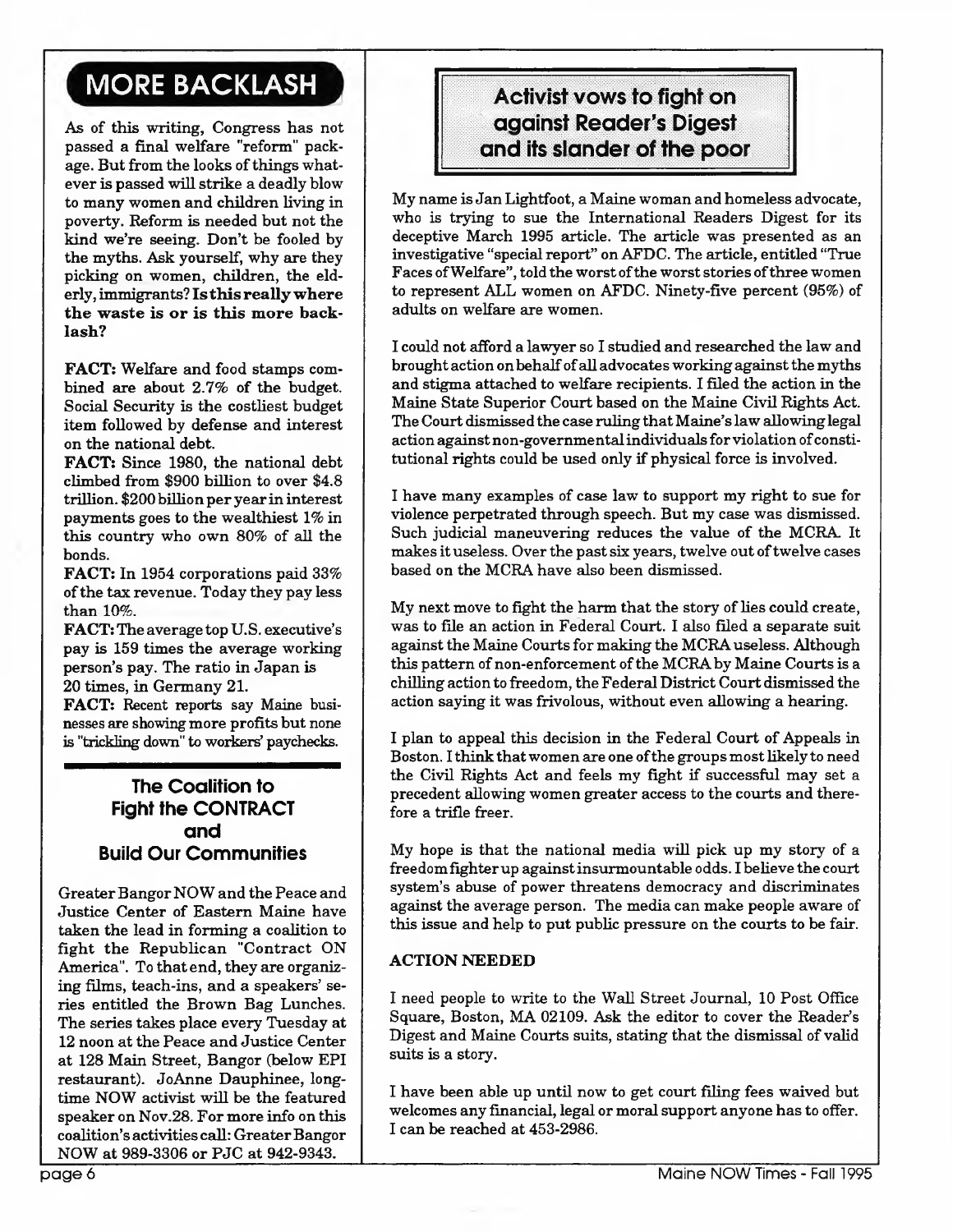#### **NATIONAL ORGANIZATION FOR WOMEN** n**NATIONAL**



**Maine's Leading Feminist Grassroots Organization Phone Number: 797-8508** 



**Maine State Coordinator - Merrie Allen 874-2899 Assistant State Coordinator - Cynthia Phinney 778-9506 Scribe - Joyce Blakney 825-3962 Treasurer - Annie Lunt 883-1195**

**Task Force/Coalition Contacts** Affirmative Action Task Force - Vacancy Computer Wizards - JoAnne Dauphinee 989-3306 Consumers For Affordable Health Care-Mary Donnelly 729-5843 Dirigo Alliance - Beth Edmonds 865-3869 Lesbian Rights Task Force - VACANCY Maine Choice Coalition - Sandra Holland 729-4663 Maine NOW Phone Coordinator - Annie Lunt 883-1195 Maine NOW PAC Treasurer - JoAnne Dauphinee 989-3306 Maine NOW Times - Chris Rusnov 873-0878 Women's Legislative Agenda Coalition - Rachel Lowe 737-2329 Coalition for Economic Justice - Chris Rusnov 873-0878 Maine HTV Advisory Committee - Elizabeth Watson 582-2068

#### **NORTHEAST REGIONAL NOW BOARD MEMBERS**

Lois Reckitt, 38 Mrytle Ave., South Portland, ME 04106 799-8744 Gerry Miller,7320 Aqueduct Ave.#13,Bronx, NY 10468 212-367-2435 Erima Vaughan, 37 Manor Ct., Hempstead, NY 11550 516-489-7262 Clarice Pollack,Reg.Dir.,1853 Central Park Ave.,Yonkers, NY 10710 914-337-7159 Diane Welch, 15 W.18th St.,9th Floor, NY,NY 10011 212-807-0721 Ellen Zucker,Boston NOW,971 CommonwealthAve.,Boston,MA 02215 617-782-1056

**GREATER BANGOR NOW** 87 Sunset Strip, Brewer, ME 04412 Coordinator - Joyce Blakney 825-3962 Meets second Monday of each month

**GREATER FARMINGTON NOW** P.O.Box 375,Farmington,ME 04938 Coordinator - Peggy Stubbs- 778-5609

**KENNEBEC VALLEY NOW** P.O.Box 503,Augusta,ME 04330 Contact-Sandy Friedman 623-4784 Call for meeting schedule.

**BRUNSWICK AREA NOW** P.O.Box 133,Brunswick,ME 04011 Coordinator - Sandra Holland 729-4663

Call for monthly meeting schedule.

**GREATER PORTLAND NOW** P.O.Box 4012,Portland,ME 04101 Coordinator - Cindy McGinn 854-1741 Call for meeting schedule.

and the company's company's company's company's company's E-MAIL FEMINISTS: Cynthia Phinney [CPHIN@aol.com](mailto:CPHIN@aol.com)

### **MEMBERSHIP APPLICATION**

**. COUNT ME IN!** I wish to join NOW and commit myselfto take action to bring women into full participation in the main stream of American society now, exercising all privileges and responsibilities thereof in truly equal partnership with men. <sup>I</sup> **MAINE NOW, P.O. BOX 4012, Portland, ME 04101. Make check payable to MAINE NOW.**

| NAME (Please PRINT)                                                                                                                                                                                                                                                           |  | <b>PHONE</b>                                                                                                   |
|-------------------------------------------------------------------------------------------------------------------------------------------------------------------------------------------------------------------------------------------------------------------------------|--|----------------------------------------------------------------------------------------------------------------|
| ADDRESS                                                                                                                                                                                                                                                                       |  |                                                                                                                |
| $CITY$ $STATE$ $STATE$                                                                                                                                                                                                                                                        |  | ZIP and the set of the set of the set of the set of the set of the set of the set of the set of the set of the |
|                                                                                                                                                                                                                                                                               |  |                                                                                                                |
| CHAPTER (see above) If there isn't a chapter near you, leave this space blank and we will enroll you as an at-large member.                                                                                                                                                   |  |                                                                                                                |
| Dues rate includes membership at the national, state & local level.<br>dues enclosed. \$35 Regular Dues. A sliding scale of \$20 - 34 is available, if you need it.<br>\$                                                                                                     |  |                                                                                                                |
| additional contribution enclosed. \$<br>Political Action Committee contribution. Payable to Maine NOW PAC.<br>\$                                                                                                                                                              |  |                                                                                                                |
| PLEASE CHECK HERE IF YOU DO NOT WANT MAINE NOW TO SHARE YOUR NAME WITH OTHER<br>ORGANIZATIONS. (see Maine NOW policy below)                                                                                                                                                   |  |                                                                                                                |
| Please check here if you do not want National NOW to share your name with other groups.                                                                                                                                                                                       |  |                                                                                                                |
| <b>NAME SHARING POLICY:</b> Maine NOW shares our member list for coalition work, in which we are active<br>(see list above). We also occasionally, on a case-by-case basis, will share the list with progressive groups who<br>are advertising events or sharing information. |  |                                                                                                                |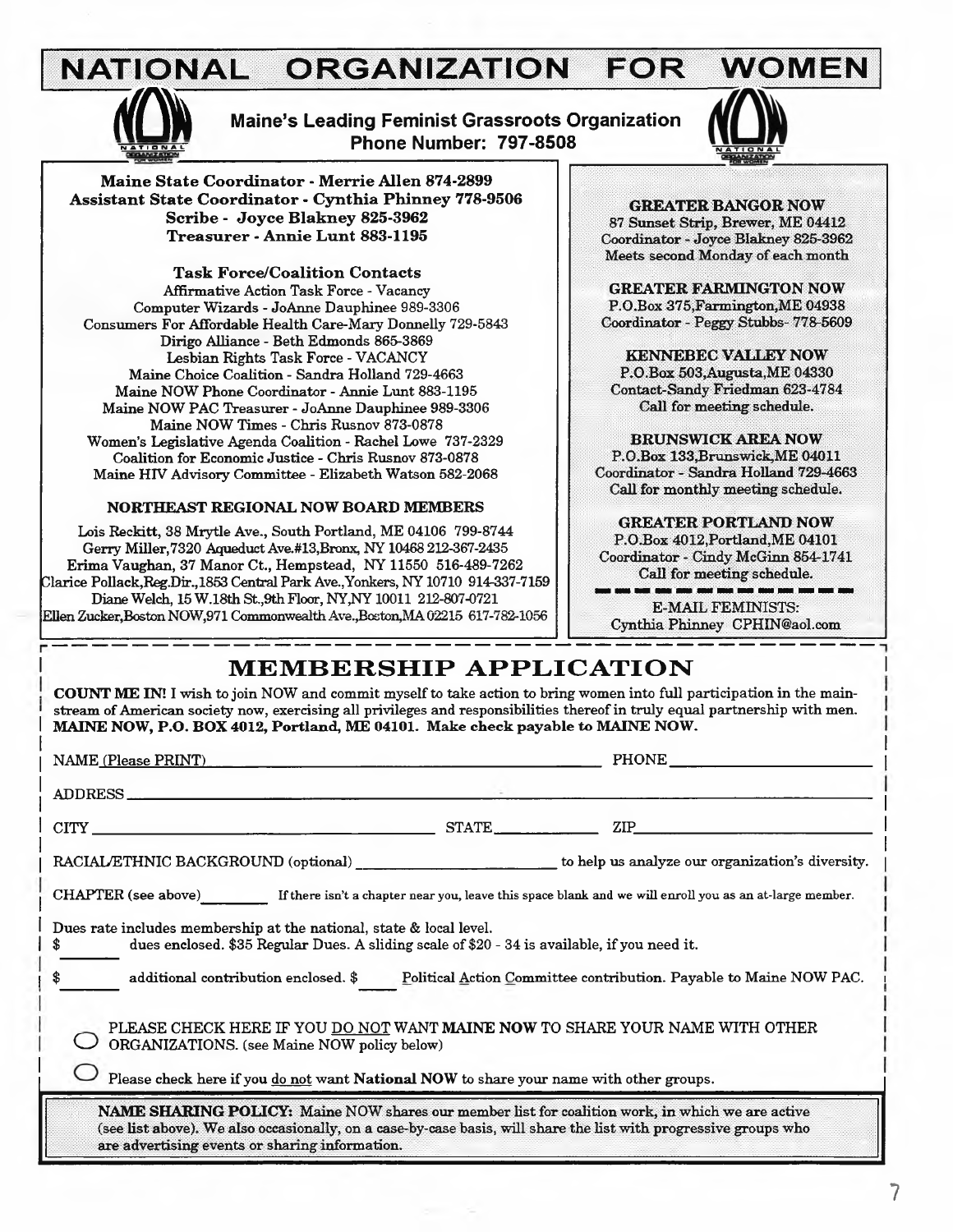**Proposed amendment to the Maine NOW By-Laws. To be voted on at the Maine NOW Annual Meeting, Nov. 17.** (see page 1)

#### **Add:** Article XVI AFFIRMATIVE ACTION

MaineNOWrecognizesthata simple policy of nondiscrimination is not sufficient to overcome the deeply entrenched, systematic and insidious biases against all women, all children andminority people.Maine NOW is dedicated to creating human relations not based on structures of oppression such as sexism, racism, heterosexism, classism, ageism, able-bodyism, looksism, et cetera.

A. The State Board shall, from a mong itsmembers, appoint anAffirmative Action Coordinator who shall be responsible forproposing and/orevaluating:

1.Activities promoting and celebrating diversity within Maine NOW, and by Maine NOW in the general community;

2. Plans or policies for recruitment of minority women for leadership positions in Maine NOW;

3. One action or project annually focusing on minorities in Maine.

**B.** The board shall schedule a minimum 10minutes ofevery StateBoard meeting for discussion on minorities.

**C.** The Affirmative Action Coordinator shall provide at least one written evaluation ofMaine NOW annually, in the Fall.